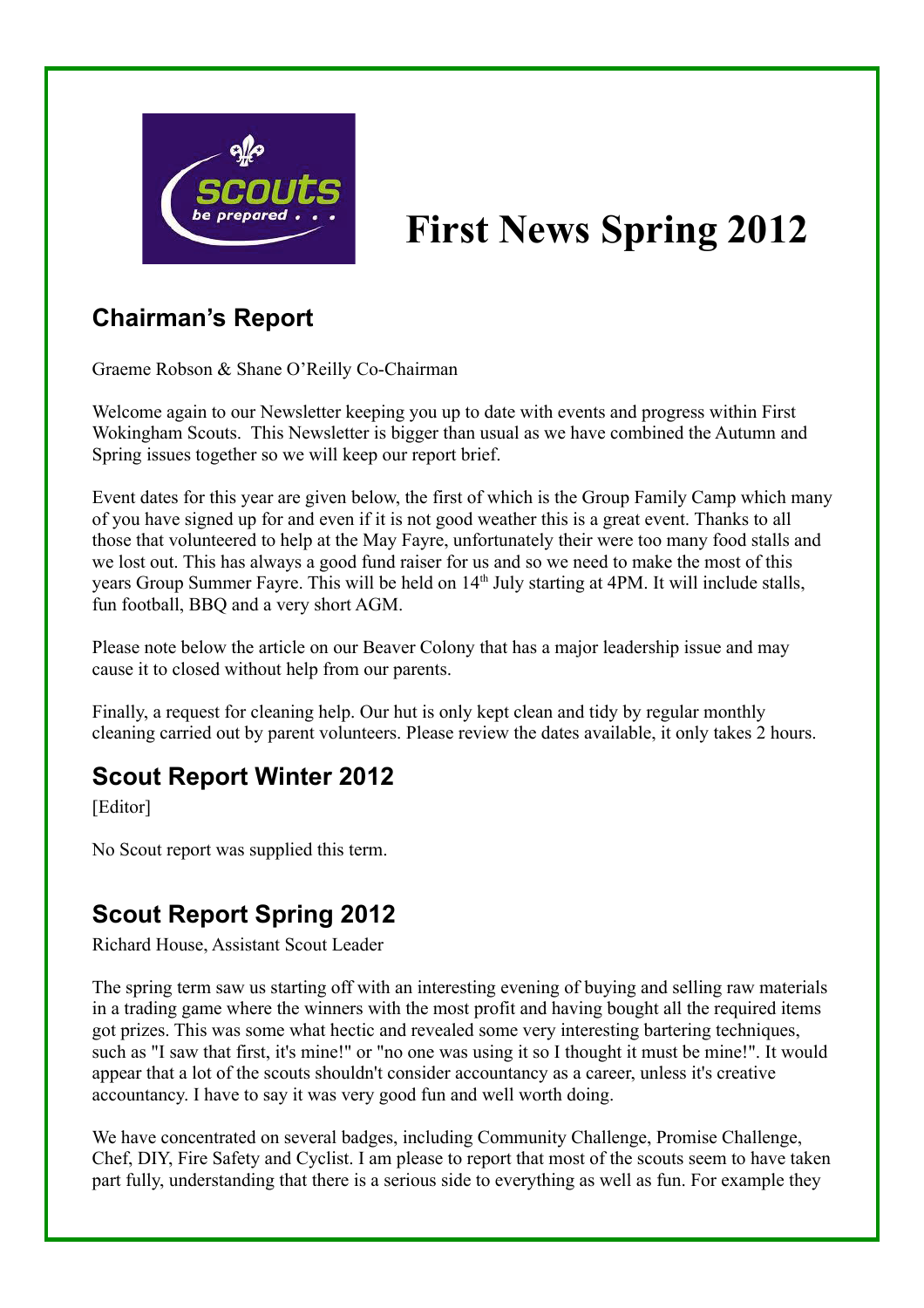behaved them selves when discussing DIY safety, Fire Drill and food hygiene.

The DIY badge is now just about finished and those that pass should be able to rewire the house and plumb in a bath with out much problem and with the other hand build an extension. Failing that they can build a bird table.

Most of the scouts can cook to a certain extent, so breakfast in bed is not impossible, but the group will not be held responsible for any food poisoning. Well done to the team that took part in the District Cooking Competition. You did really well. Next stop Masterchef!

Fire Safety badge was interesting, several games were played blind folded to mimic what it would be like to get around a building full of smoke. A simple obstacle course is not that easy when you can't see. Fire Drill went well and they did manage to spot who was left in a burning building. Well done to the victim who did not panic when I asked him to stay in the kitchen while the HQ burnt down around him.

We also have started the Cyclist Badge, maintenance this term and 'not falling off' next term. Bits of bike everywhere. Don't rely on your scout repairing a bike if you're in a hurry! Also apologies to anyone that brought a bike along that looks slightly different now, we may have got the bits mixed up.

In addition to this, we have also cooked pancakes for Shrove Tuesday and had a Wide Game in the dark in the woods. Very scary, particularly with 20 plus scouts chasing you!

We've also had a purge on uniform, as scouts they should be proud to be part of scouting. A requirement is that they come to troop night in uniform. The leaders have agreed that this means shirt and scarf and that they should look presentable i.e. tucked in shirt, badges in place, scarf on straight etc. So please make sure that unless told otherwise, uniform is worn to all troop evenings.

Next term we get to go outdoors more, so look out for the programme, it's full of exciting things.

#### **Cub Report Winter 2012**

Deb Parker, Cub Scout Leader

This term saw a few changes. Firstly we moved cubs back 15mins to help leaders have a chance of getting there. We also set up a parent rota which thanks to those who put your names down worked well. It gives you a chance to see what we are up to, plus also ensure we are well covered with adults vs children. We also have dropped numbers by 6 which doesn't seem a lot but it is a lot quieter that is for sure.

This term saw us doing the Promise Challenge Badge, it was quite interesting seeing them do a forum and talk through their finding and the other badge we did was Personal Safety badge. We had a mad evening of running round the top field in the dark. Not sure who was more tired out of the two dads that join us. We had a good evening of bashing conkers together and had no injuries. 2 weeks before half term saw them playing with black wool, cardboard and elastic, It wasn't until the last moment they realised what they were making and even if I designed them myself, I have to say they did look really good once complete and on the back wall, Halloween bats. We did a hike round Dinton Pastures and star spotting. We had a great talk form Keir's dad on St Andrew's night, and then did a mini highland games. Then the last night of term saw the HQ with film stars in it.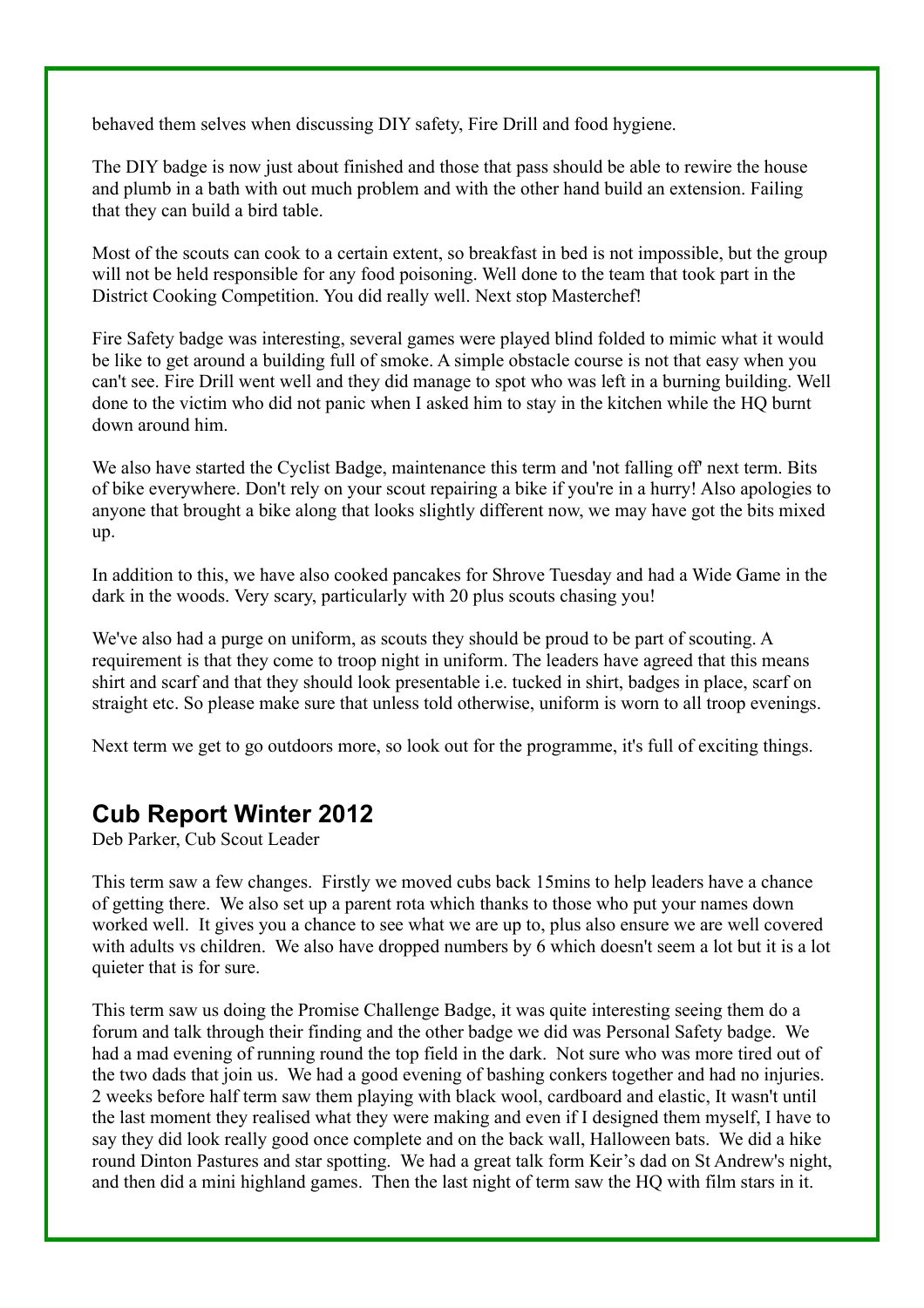We had from Bart Simpson to a lot of Harry Potters to John Wayne, Kermit the frog, Puss in Boots and even one of the 4 four musketeers. Good way to end the term.

At the end term we had to say goodbye to Bageera (Kirsty) who has moved to USA and also Alannah our young leader who has completed her service for the Duke of Edinburgh Award, though I do think that it may not be the last we see of her once her exams are out of the way. What I haven't told her is that how I joined 27 years ago that may scare her.

#### **Cub Report Spring 2012**

Deb Parker, Cub Scout Leader

Last term saw us as normal do a lot of things which we all have enjoyed, and I will quickly run through it in a bit.

Firstly we have taken part in the district sixes supper which a large group of boys attended. It was at Arbofield garrison in the mess hall. Every group sent some representative and I have to say not only noted by me but also others, they were the best behaved cubs there. So well done. As well as a meal we also had a talk from one of the majors who had just returned from Afghanistan, he showed what he carries now as a solider to what you had it World War II. It was very interesting.

We had two teams in the district quiz and I have to say well done to one team as we came 2nd my favourite place. It was an event that I organise with Keith and Carol, and like always we had a lot of teams that had a great afternoon activity. Then in the evening I entered the group quiz, which Rikki and King Loui organised and it was great fun. Shame that not more parents support the event.

Rest of the term saw the boys complete their 1st stage badge for first aid. Take part in a group quiz to sort out teams. Do a lot of knot learning, from reef knot, highwayman hitch, clove hitch, bowline and sheepshank. All these are very useful knots when you are a scouter and this term we will be testing them on what they have learned. Had a great pancake race after spending the evening cooking them. That evening an old cub leader of the group was there to see his grandson get invested and he commented on glad he was to see the cubs still having great fun. We did a lot on the fitness challenge and we will be finishing that in a couple of weeks. Last night of the term was cooking nest and hope it all went OK, as I wasn't there.

#### **Beaver Report Winter 2012**

Kim Linder, Assistant Beaver Scout Leader

The autumn term was as usual a busy one with a full compliment of 24 Beavers on the register.

The ' $25<sup>th</sup>$  Beaver Birthday Bash' – a district wide event celebrating 25 years of Beaver scouting was held at John Nike Leisure centre. A full day of activities included ice skating, broomball, snow tubing and skiing in mixed groups from colonies across the district. This was a fantastic success and all those that attended gained their Adventure badge.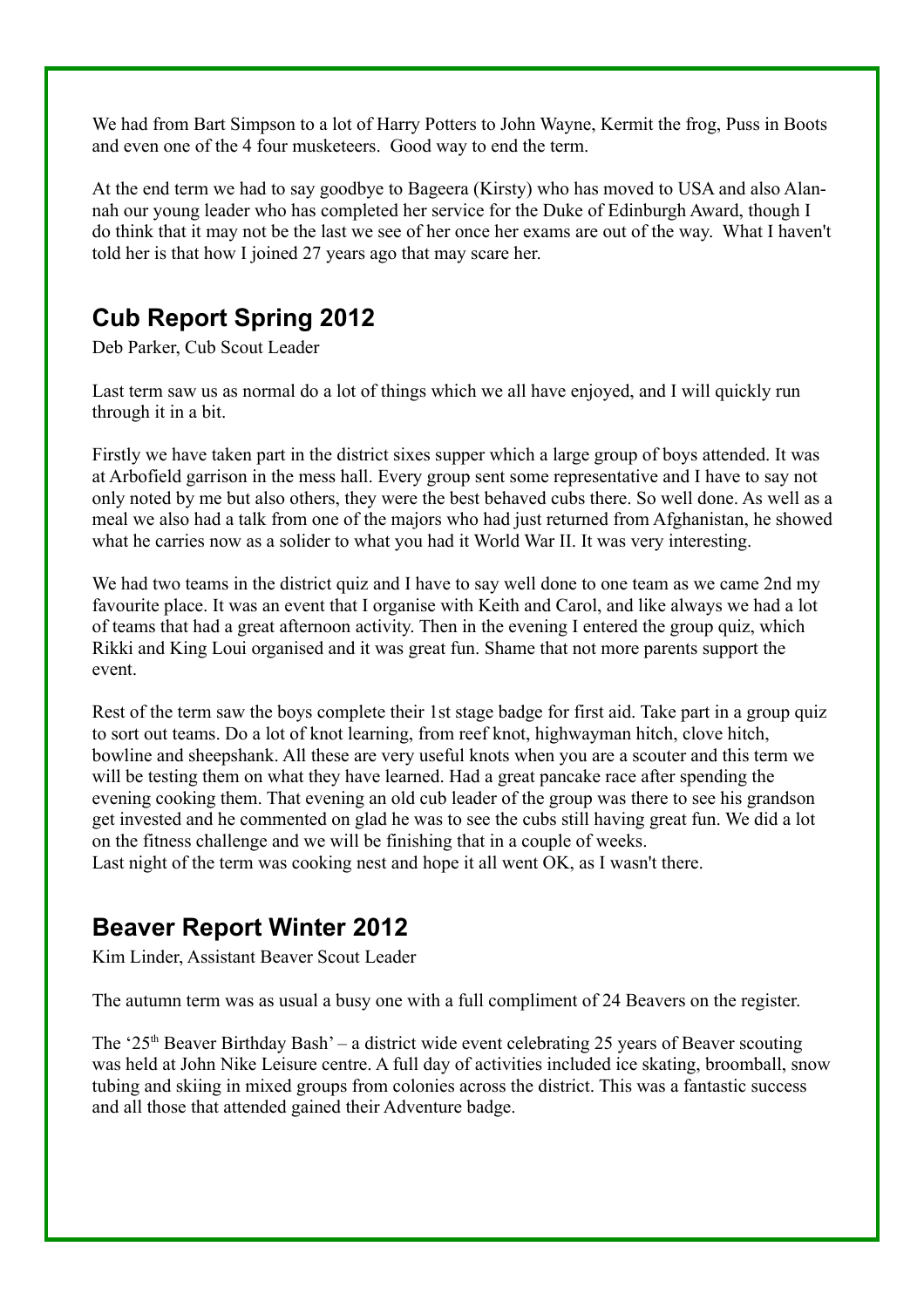The Beavers gained their Air Activities and Imagination badges, thanks to a fantastic evening by Russ Dodd a pilot (and parent) and some great imaginative artwork and junk modelling by the children respectively.

They learned about New Zealand, the country hosting the Rugby World cup and created some sand art pictures. We made the guys for the group firework display and thanks to the help of Dave Shortland we enjoyed a very dark 'Night Hike'.

Following some lovely comments about the cork boards that the Beavers made and wrapped as Christmas gifts, thanks have been extended to Laithwaites Wines who provided us with the corks and wine crates free of charge.

Finally a night out bowling finished off the term which proved to be very popular.

At the end of the term 2 Beavers swam up to cubs – both of which were awarded their Chief Scouts Bronze Award.

#### **Beaver Report Spring 2012**

Kim Linder, Assistant Beaver Scout Leader

24 Beavers had another fun term, with activities ranging from learning about Baden Powell and the history of scouting, to completing the 'Safety' badge and learning about 'Fair Trade' thanks to Cadburys chocolate!

We enjoyed a fantastic visit to the new Fire Station in Wokingham where the Beavers all behaved well and were a great advert for our group. The fire fighters split us into smaller more manageable groups of 6 and showed us all round the station and the fire engine, before teaching the Beavers some valuable skills in 'Stop Drop and Roll'.

We also made mothers day gifts and cards, decorated 'Beaver Biscuits' and wrote our own prayers allowing the Beavers to work towards their challenge badges.

The final night of the term saw a visit from Nick Colgate of Bytomic Taekwondo a local Martial arts academy. He spoke to the Beavers a little about the origins of Taekwondo and what it is used for before putting them through their paces kicking and punching at pads. The beavers certainly didn't have a problem with the 'Kihap' (shout) as they punched and it proved to be a very loud and enjoyable evening.

Thanks to those parents who have helped out recently – we will be asking for more volunteers next term. There will be a sheet in the entrance of the hut so sign up and join in – it's actually quite fun!

# **Barclays Bank Donation**

When we held our Firework Night in November and Darren Hewitt was instrumental in the organisation and running of the event. Barclays Bank, who Darren works for, has a wonderful scheme of matched donations. This is where Barclays matches any money an individual raises for a charity. Our thanks go to Barclays Bank for their donation and their support of local good causes.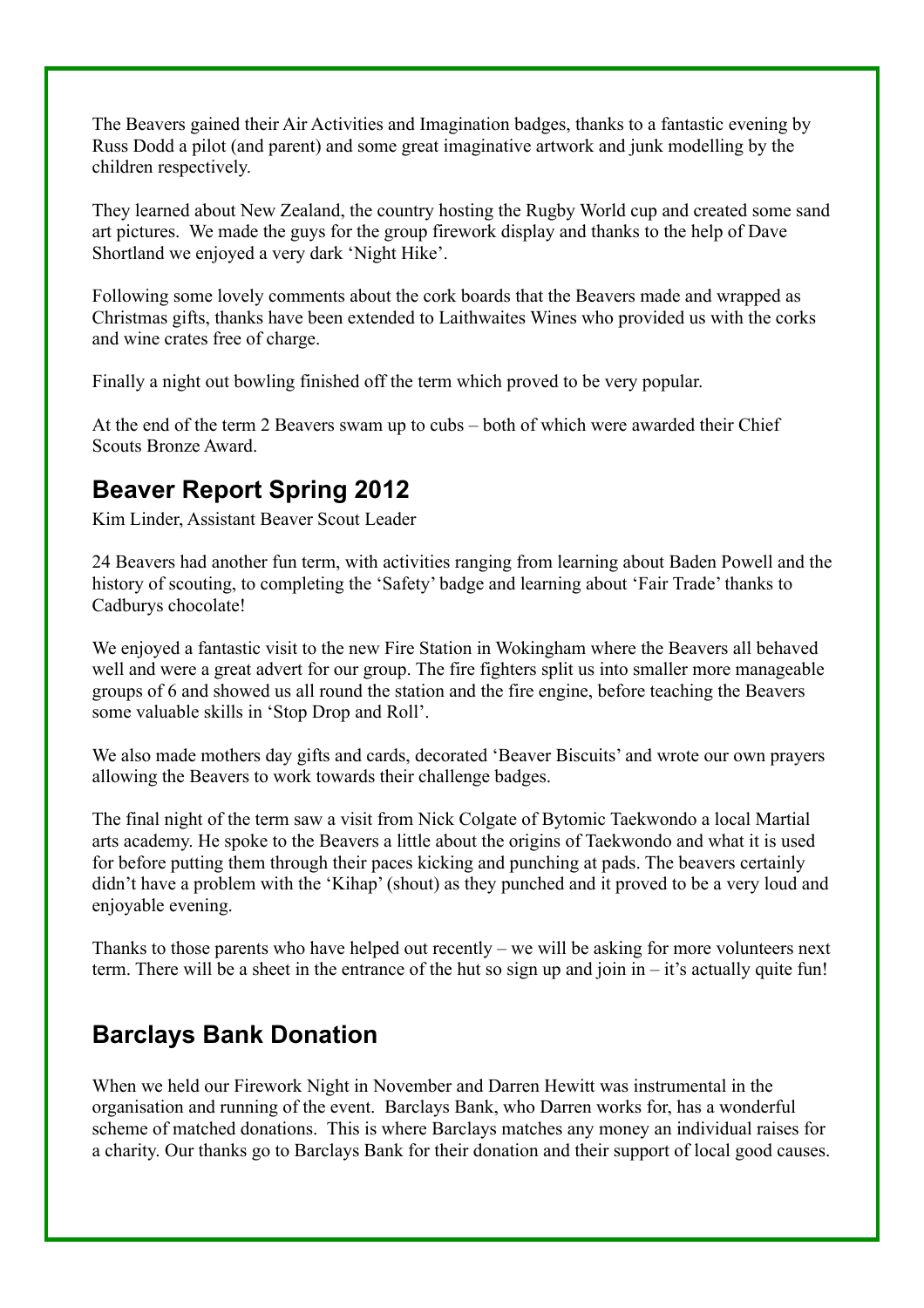# **May Fayre**

Due to unforeseen complications, 1st Wokingham could not participate with its pancake stall in this years Wokingham May Fayre on the 7th May. [Too many food stalls]. We would like to thank all the volunteers who kindly came forward to offer help on the day it is much appreciated, sorry to the young chefs who can always make pancakes for their parents on the bank holiday morning! We have some other fun fund raising activities planned soon, we always welcome any fundraising ideas that anyone may have for our group, don't be shy.

# **We Need Your Help**

We need a parent to help us with the upkeep of our Membership and Waiting Lists. This job does not take up more than 15 minutes per week. A basic knowledge of Excel spreadsheet is required. If you can help then please contact Keith at  $info@firstwokingham.org.uk$ 

## **Family Camp 2nd – 4th June 2012**

Thanks to all those families that have put their names down for the Family Camp. Everyone taking part should have received a letter from Deb Parker (Akela). If you believe you are attending but not received anything then please do get in touch with Deb on d.parker447@btinternet.com to check it out.

# **Beaver Colony May Close**

As many of you are already aware both Kim and Penny will be stepping down from their roles at the end of the year.

While they have thoroughly enjoyed the rewarding role of running Beavers they are unable to continue past Christmas due to family commitments. Both have seen their children and indeed the whole colony benefit a great deal from the activities and structure that Beavers and Scouting provides. To this end we at 1<sup>st</sup> Wokingham are in need of some enthusiastic replacements to run our very successful Beaver Colony.

So what we are looking for are people who may feel able to take on this role (no previous experience needed!!) parents, grandparents, aunties, uncles, friends - in fact anybody who would enjoy the opportunity to be part of a supportive organisation centred on benefiting children. In an ideal world the 'new team' would work alongside Kim and Penny for a while as a form of handover. This would ensure support for the new leaders and continuity for the Beavers, which we are sure you will agree, can only be a good thing.

If you are interested, or want to find out more information without any obligation to commit, feel free to come and chat to Kim or Penny or email either of them at  $\underline{\text{kim}}$ . linder@btinternet.com or penny.mcbain1@btinternet.com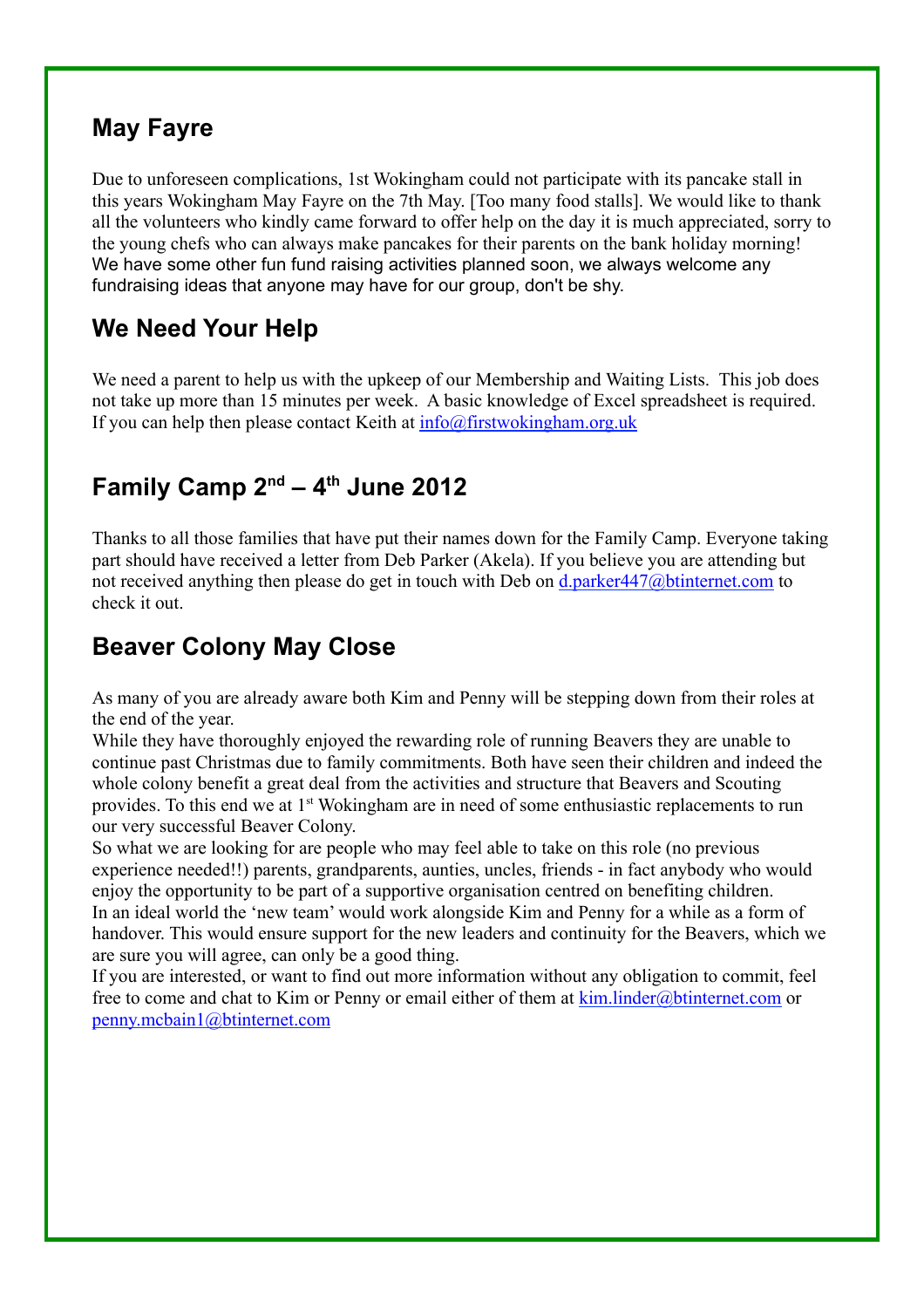#### **Forthcoming Events**

For full details about these events then please visit our web site at http://www.firstwokingham.org.uk/group/events or look on the notice board in the entrance hall to the HQ.

#### **NOTE: Change of date for "Fun & Games, AGM and BBQ" now 14th July.**

If you have ideas for a stall that can raise money and/or if you can help staff a stall on the day please contact firstnews@firstwokingham.org.uk

| $2nd$ to $4th$ June 2012 Social               | <b>Family Camp</b>               |
|-----------------------------------------------|----------------------------------|
| $14th$ July 2012 Social                       | Fun & Games, AGM and BBQ         |
| $28th$ July to $4th$ August 2012 Young People | Cancelled due to lack of support |

# **Hut Cleaning Help**

Whilst the main hall gets a clean after some section meetings the whole hut does need a proper clean about every four weeks. It takes two people about 1 1/2 hours to clean the hut. We need a minimum of two adults (over 18 years), but more people will speed up the process. Also

you can volunteer for more than 1 session!

The hut will be available for cleaning all day on Saturday, all day the following Sunday. NOTE: we have had no volunteers this year yet!

For the remainder of 2012 the cleaning sessions that we are seeking volunteers for are:

| <b>Cleaning Session Saturday</b> |        | Sunday | Response so far |
|----------------------------------|--------|--------|-----------------|
|                                  | 19 May | 20 May |                 |
| 2                                | 23 Jun | 24 Jun |                 |
| 3                                | 15 Sep | 16 Sep |                 |
|                                  | 13 Oct | 14 Oct |                 |
| 5                                | 10 Nov | 11 Nov |                 |
|                                  |        |        |                 |

If you can help us the please contact Keith Winter via email at  $k \in \mathbb{R}$  firstwokingham.org.uk or telephone on 0118 978 8518 and state:

- i) what session you can do,
- ii) which day and start time you prefer, and
- iii) names of people

Keith will then ensure that the hut is reserved for that day/time and generate the rota. We will of course ensure that the keys to the hut are available at the time you need them and all cleaning materials you will need are ready for you. Please look at your diaries and volunteer.

Thanks in advance Keith Winter